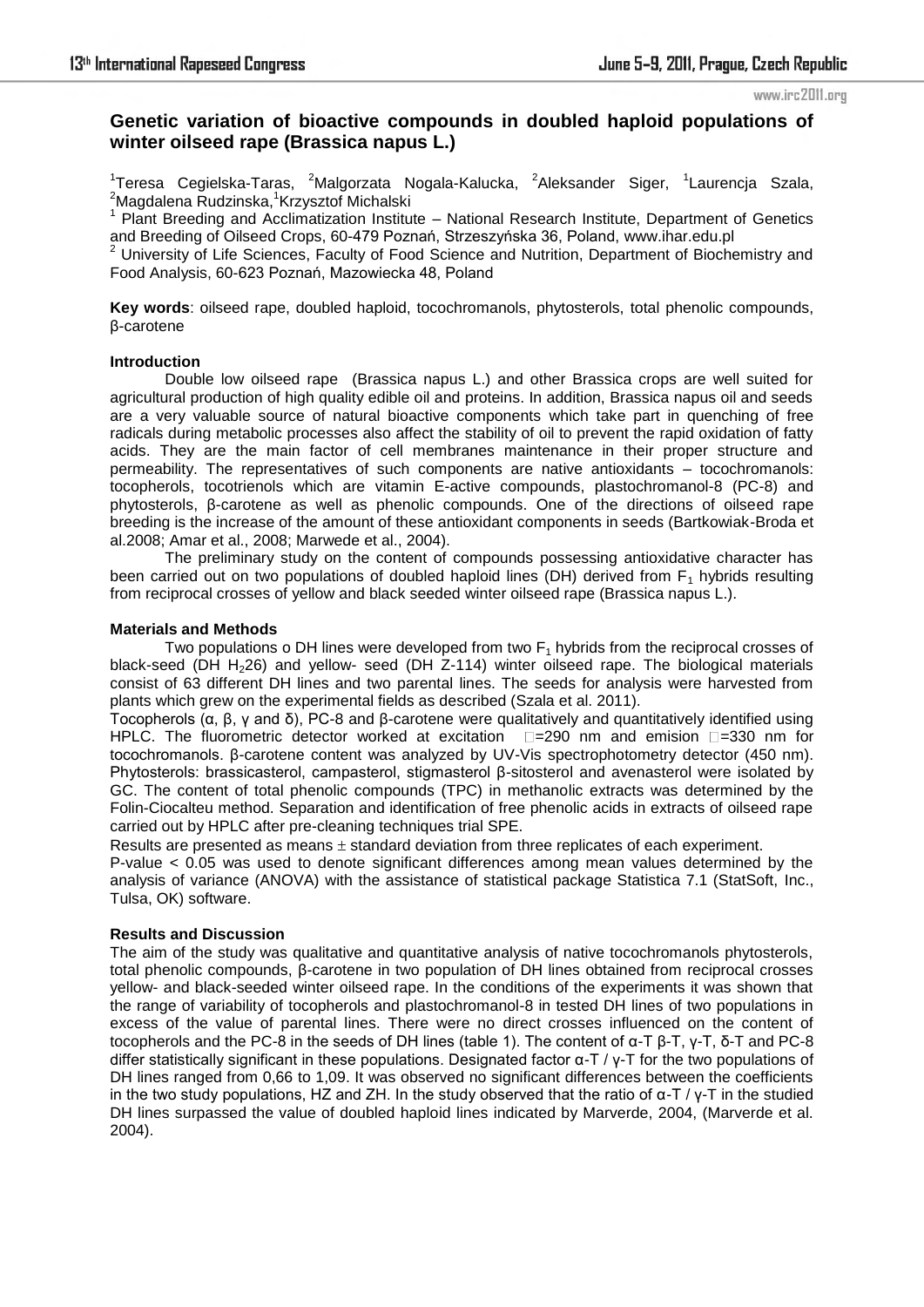**TABLE 1** 

www.irc2011.org

|                                                                                              | 1 ABLL 1 |
|----------------------------------------------------------------------------------------------|----------|
| Tocopherols content in seeds of two populations of doubled haploid lines and parental lines: |          |
| DH $H_2$ 26 and DH Z-114 of winter oilseed rape (Brassica napus) (mg/100 g of seeds)         |          |

|                                                         | $\alpha$ -T | $\beta$ -T | γ-T  | $\delta$ -T | Total<br>tocopherol $\alpha$ -T / $\gamma$ -T<br>S |       | $PC-8$ |
|---------------------------------------------------------|-------------|------------|------|-------------|----------------------------------------------------|-------|--------|
| $HZ$ (black $\times$ yellow) population – 27 DHs        |             |            |      |             |                                                    |       |        |
| Minimum                                                 | 20,2        | 0,05       | 23,8 | 0,32        | 46,2                                               | 0,66  | 5,0    |
| Maximum                                                 | 26.7        | 0.24       | 35,4 | 0,77        | 59,5                                               | 1,09  | 8,8    |
| Coefficient of variability                              | 8.15        | 34,19      | 8,37 | 17,9        | 5,76                                               | 11,9  | 14,1   |
| <b>ZH</b> (yellow $\times$ black) population $-$ 36 DHs |             |            |      |             |                                                    |       |        |
| Minimum                                                 | 19,5        | 0,05       | 24,9 | 0,34        | 46,0                                               | 0,66  | 4,8    |
| Maximum                                                 | 29.6        | 0.41       | 33,8 | 0,63        | 60,2                                               | 1,08  | 9,8    |
| Coefficient of variability                              | 9,56        | 52,27      | 7,68 | 17,32       | 6,08                                               | 12,30 | 15,72  |
| Parental lines                                          |             |            |      |             |                                                    |       |        |
| DH $H226$ (black seed)                                  | 23,6        | 0,19       | 29,2 | 0,45        | 53,4                                               | 0,81  | 5,8    |
| DH Z114 (yellow seed)                                   | 28,3        | 0,18       | 23,5 | 0,56        | 52,5                                               | 1,21  | 8,1    |

On the basis of data presented in the table 2, it was found that the amount of sterols in all seeds tested DH lines ranged from 210.7 to 432.7 mg/100 g of seeds. The content of total sterols in the parental lines of DH H<sub>2</sub>26 (367.5 mg/100g) and DH Z114 (341.7 mg/100g) were similar (table 2). The average content of sterols in the population of HZ was higher than the doubled haploid population ZH. The dominant sterol in the rape seeds was β-sitosterol, the percentage is from 46.3% to 56.7%. Further sterols are campesterol from 25.1% to 34.2%, more than 11.8% brassicasterol to 17.1% and avenasterol from 0,8 to 4.8%. Smallest share attributable to stigmasterol between 0.3% and 3.8% (table 2). Examined the contents of sterols in winter oilseed rape DH lines were little higher than with those showed Amar et al 2008. The large genotypic differences for the total and individual phytosterol content indicate that effective selection for high phytosterol genotype in a cultivar development program would be possible.

Analysing the composition of the seed of parental lines of two populations of winter oilseed rape in terms of β-carotene, found that the line DH Z114 is the richest source of this compound (an average of 0.32 mg/100g) and DH line H<sub>2</sub>26 was characterized by a lower content (mean value 0.22 mg/100g). For both study populations no DH line which showed a higher content of β-carotene than the parental yellow-seeded line (table 3). Comparing β-carotene content in both populations showed that the average content of this compound was higher in DH lines derived from  $F_1$  hybrids derived from crosses between lines DH Z114 x DH H<sub>2</sub>26 than DH H<sub>2</sub>26 x DH Z114. The direction of the crossing had a importance on the content of β-carotene content in DH lines.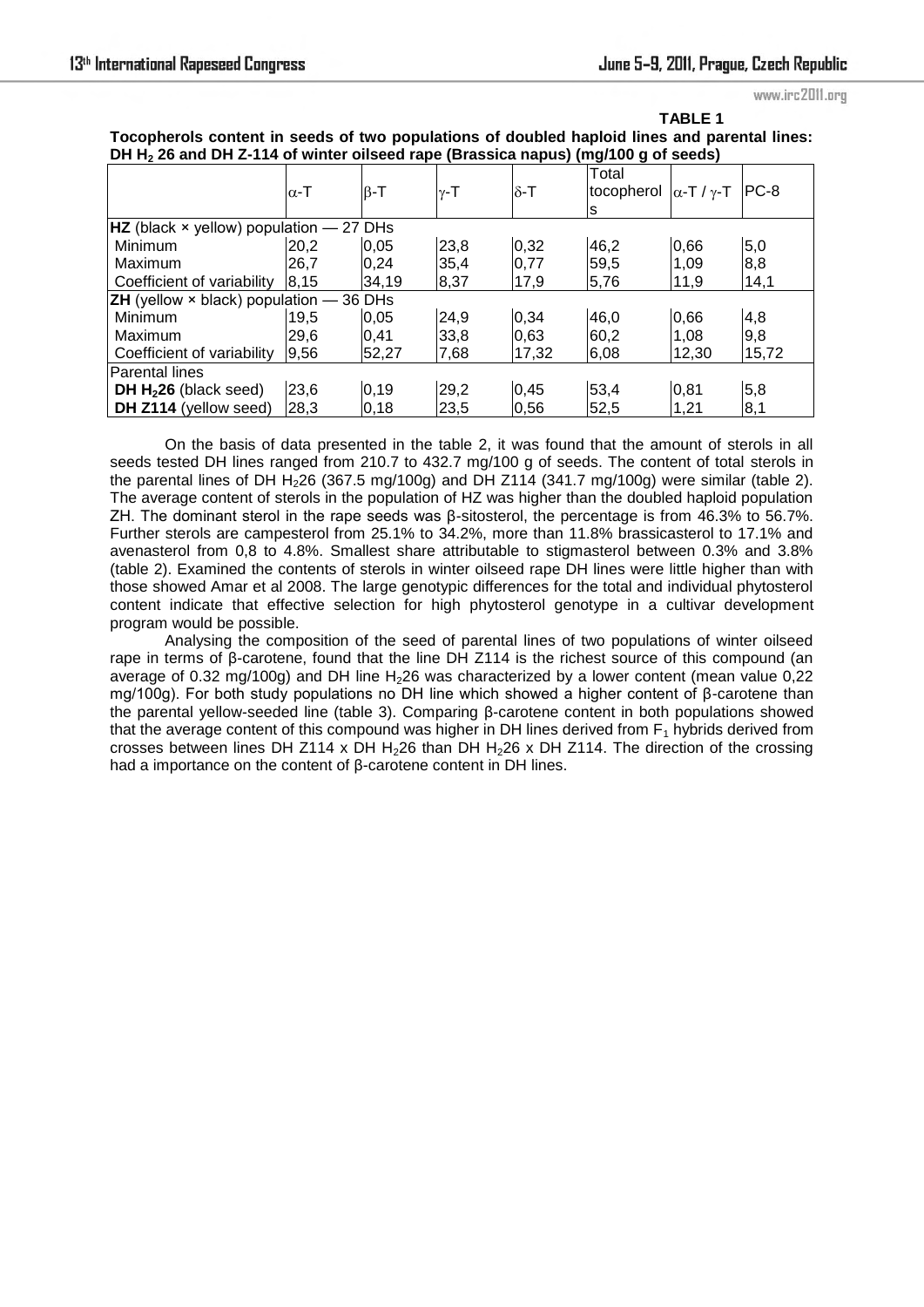www.irc2011.org

## **TABLE 2**

## **Phytosterols composition and total phytosterols in seeds of two populations of doubled haploid lines and parental lines: DH H2 26 and DH Z-114 of winter oilseed rape (Brassica napus)**

|                       | -r - 1-.--<br>Phytosterols<br>(% in total)      |             |              |              |             | Total<br>phyto-        |  |
|-----------------------|-------------------------------------------------|-------------|--------------|--------------|-------------|------------------------|--|
|                       | <b>Brassicasterol</b>                           | Campasterol | Stigmasterol | β-Sitosterol | Avenasterol | sterols<br>mg/100<br>g |  |
|                       | HZ (black x yellow) population $-27$ DHs        |             |              |              |             |                        |  |
| Min                   | 11,8                                            | 25,8        | 0,3          | 48,8         | 0,8         | 291,5                  |  |
| Max                   | 16,5                                            | 34,2        | 3,8          | 54,7         | 4,0         | 432,7                  |  |
|                       |                                                 |             |              |              |             |                        |  |
|                       | <b>ZH</b> (yellow x black) population $-36$ DHs |             |              |              |             |                        |  |
| Min                   | 12,6                                            | 25,1        | 0,0          | 46,3         | 1,1         | 210,7                  |  |
| Max                   | 17,1                                            | 33,7        | 3,2          | 56,7         | 4,8         | 418,2                  |  |
|                       |                                                 |             |              |              |             |                        |  |
| <b>Parental lines</b> |                                                 |             |              |              |             |                        |  |
| DH H <sub>2</sub> 26  | 13,27                                           | 33,00       | 1,4          | 50,6         | 1,7         | 367,5                  |  |
| (black                |                                                 |             |              |              |             |                        |  |
| seed)                 |                                                 |             |              |              |             |                        |  |
| DH Z114               | 15,48                                           | 25,8        | 0,3          | 56,5         | 2,00        | 341,7                  |  |
| (yellow               |                                                 |             |              |              |             |                        |  |
| seed)                 |                                                 |             |              |              |             |                        |  |

The extract from seed samples of genetically different doubled haploid lines of winter oilseed rape demonstrated large variation in total phenolic compounds (table 4). Doubled haploids lines obtained from reciprocal crosses of black seed - DH H226 and yellow seed – DH Z114 Brassica napus exceeded the value of two parents in total phenolic compounds and total phenolic acids content. The content of phenolic compounds in the DH lines from both populations exceeded the value early specified for var. Kronos 2965.7 mg/100 g which, as demonstrated Siger, 2004, which was characterized by a high content of these compounds (Siger et al 2004).

**TABLE 3 TABLE 3** 

#### **β-caroten content in seeds of two populations of DH lines and parental lines: DH H2 26 and DH Z-114 of winter oilseed rape (Brassica napus)**

|                                                             | $\beta$ -caroten content in mg/100g |      |      | Coefficient<br>0f<br>variation |
|-------------------------------------------------------------|-------------------------------------|------|------|--------------------------------|
|                                                             | Mean                                | Min  | Max  |                                |
| HZ<br>(black x yellow)<br>population<br>$-27$<br><b>DHs</b> | 0,21                                | 0,15 | 0,29 | 18,00                          |
| ΖH<br>(yellow x black)                                      | 0,21                                | 0,13 | 0,32 | 20,43                          |
| population<br>$-36$<br><b>DHs</b>                           | 0,22                                | 0,18 | 0,25 | 11,46                          |
| DH $H226$<br>(black seed)                                   | 0,32                                | 0,26 | 0,38 | 13,78                          |
| <b>DH Z114</b><br>(yellow seed)                             |                                     |      |      |                                |

The dominant phenolic acid in rapeseed is sinapic acid nearly (20%). Other protocatechic acid, p-hydroxybenzoic, vanillic, caffeic, p-coumaric and ferulic occurred in small amounts, usually their contents were not higher than 2 mg/100g. While the participation of sinapic acid derivative was 70%.